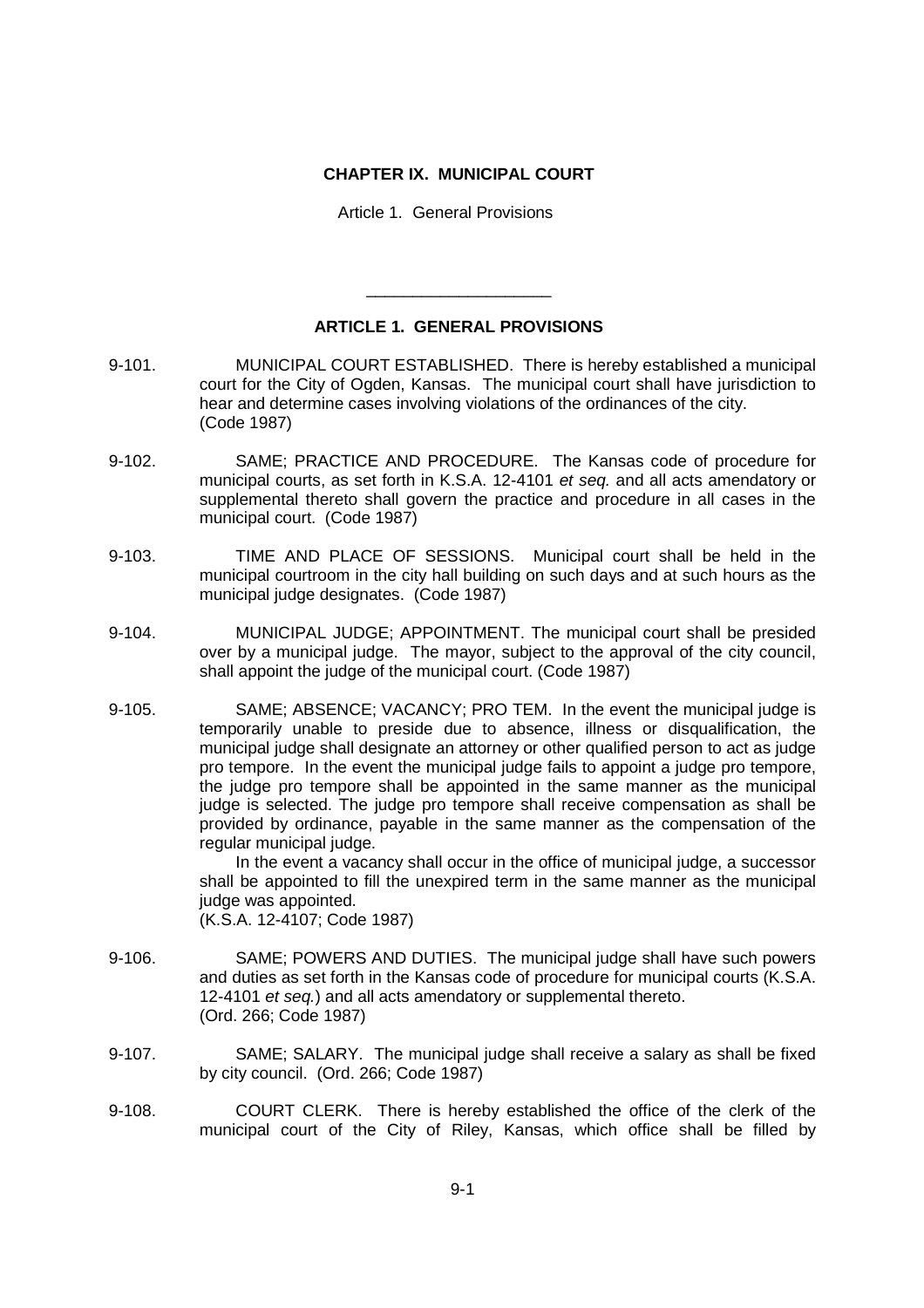appointment by the municipal judge of the municipal court. The duties of the office shall be those prescribed by the Code for Municipal Courts set forth in Chapter 12, Article 41 of the Kansas Statutes, and shall include the following duties:

(a) The clerk shall issue all process of the court, administer oaths, file and preserve all papers, docket cases and set same for trial and shall perform such further acts as may be necessary to carry out the duties and responsibilities of the court. The clerk shall receive, account for and pay to the city treasurer monthly all fines and forfeited bonds paid into the court. The clerk shall make reports to the judicial administrator and furnish the information when requested by him, her or a departmental justice on such forms furnished by the judicial administrator, and approved by the Supreme Court.

(b) The clerk of the municipal court shall within 10 days after selection and before entering upon the duties of office, execute to the city such bond as the governing body may require, which shall be approved by the governing body, and file in the office of the city clerk, conditioned for the faithful performance of the duties required of him or her by law, and for the faithful application and payment of all moneys that may come into his or her hands in the execution of the duties of the office. The city shall pay the cost of such bond.

(c) The monthly salary of the clerk shall be fixed by city council.

(d) A majority of all members of the council may remove the clerk appointed under the authority of this article, or for good cause the mayor may temporarily suspend any such appointed clerk.

- (K.S.A. 12-4108; Code 1987)
- 9-109. PAYMENT OF FINE. Where a municipal court judgment against any person results in a fine and/or court costs only, the same shall be satisfied by paying the amount of such fine and/or court costs to the municipal court immediately on the rendition of judgment, or at such time as the municipal judge shall determine. (Code 1987)
- 9-110. SAME; FAILURE TO PAY SEPARATE VIOLATION. It shall be unlawful for any person to willfully fail to pay any lawfully imposed fine for a violation of any law of the city within the time authorized by the court and without lawful excuse having been presented to the court on or before the date the fine is due. Such conduct constitutes a violation of this article, regardless of the full payment of the fine after such time. (Code 1987)
- 9-111. FAILURE TO APPEAR. (a) It shall be unlawful for any person charged with violation of any law of the city to fail to appear before the municipal court when so scheduled to appear, unless lawful excuse for absence is presented to the court on or before the time and date scheduled for appearance.

(b) For the purpose of subsection (a), failure to appear shall include willfully incurring a forfeiture of an appearance bond and failure to surrender oneself within 30 days following the date of such forfeiture by one who is charged with a violation of the laws of the city and has been released on bond for appearance before the municipal court for trial or other proceeding prior to conviction, or willfully incurring a forfeiture of an appearance bond and failing to surrender oneself within 30 days after his or her conviction of a violation of the laws of the city has become final by one who has been released on an appearance bond by any court of this state.

(c) Any person who is released upon his or her own recognizance, without surety, or who fails to appear in response to a summons, notice to appear, or traffic